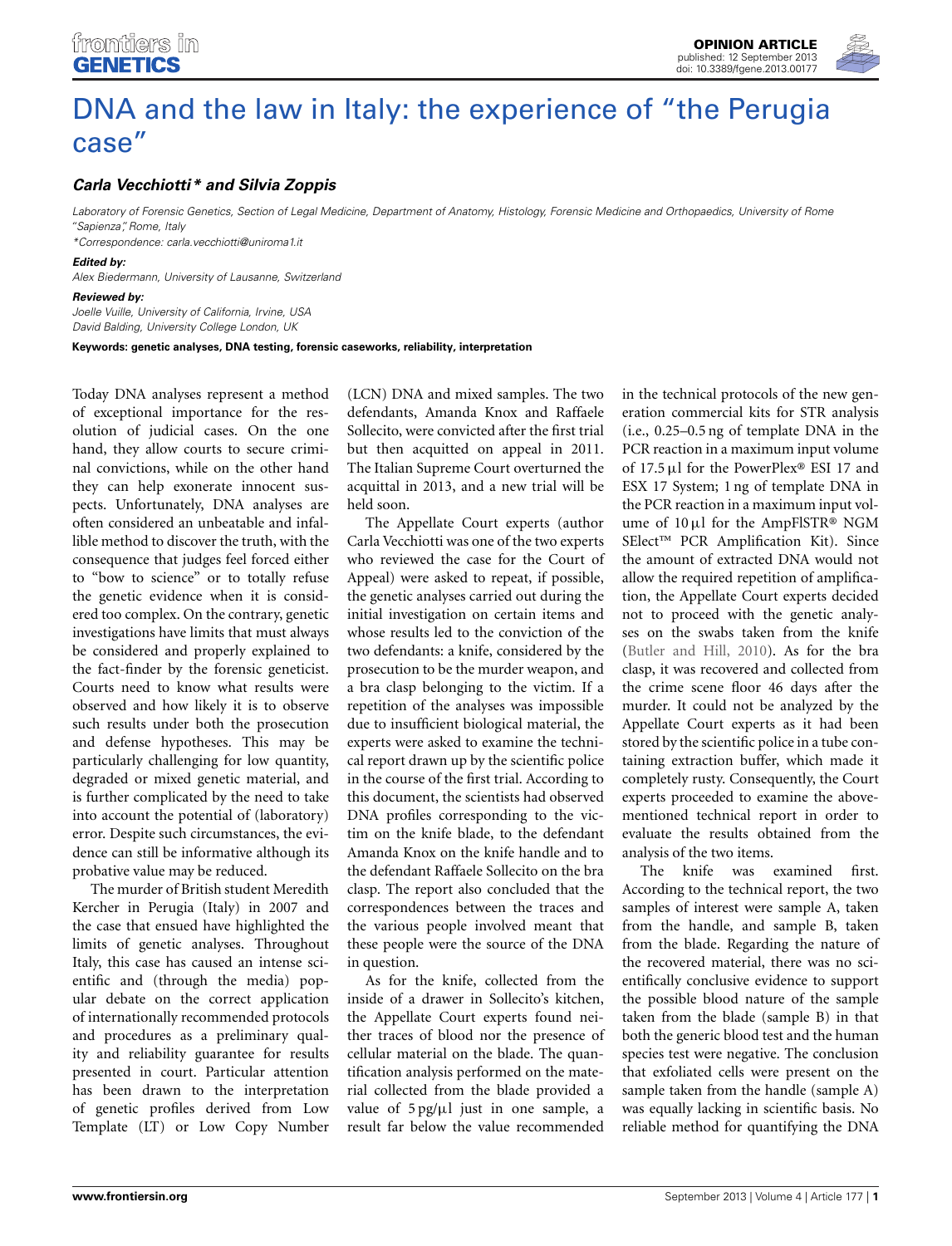was employed, and the quantification performed with the Qubit Fluorimeter™ gave the result "too low" for sample B (knife blade), indicating a DNA amount below the sensitivity threshold of the Fluorimeter  $(200 \text{ pg/µl})$ ; therefore, presumably, a LT-DNA sample. In relation to the same sample B (knife blade), the electrophoretic graph showed peaks far below the 50 RFU threshold and allele imbalance  $(Hb =$  $\varphi$ a/ $\varphi$  b > 0.60) for most of the alleles, thus indicating a LT-LCN sample. Yet, none of the recommendations issued by the international scientific community and aimed at obtaining scientifically reliable results when treating this challenging kind of samples were followed. Replicate analyses could have been performed at the time, although experts' views on how to analyze LT-DNA have been evolving since then. The main issue with that type of samples is contamination: consequently, strict protocols must be applied during the inspection, collection, and sampling of such items at the crime scene [\(Giardina et al., 2011](#page-2-1)). The procedures recommended to reduce laboratory contamination are equally rigorous as it is well-known that contaminant DNA at low levels may derive from reagents and other laboratory consumables, from the technical staff and from cross-contamination from sample to sample. Indeed, in the context of the Kercher murder case, transfer of a suspect's DNA into a crime scene sample was of particular importance: in fact, it appears that crime scene inspection procedures destined to minimize contamination were not carried out according to international protocols [\(Fischer, 2003;](#page-2-2) [Laboratory](#page-2-3) [Division](#page-2-3) of the Federal Bureau of Investigation, [2007](#page-2-3); [ICPO-Interpol](#page-2-4), [2009\)](#page-2-4). Furthermore, it seems that no attempts were made to discover such events.

As for the bra clasp, regarding the nature of the material recovered, there was no scientific evidence supporting the notion that flaking cells were present in the sample. The hypothesis formulated by the scientific police technical consultant about the nature of the material collected from the clasp is thus arbitrary, since it was not supported by any actual findings. After examining the electropherograms obtained from the autosomal STR analyses, the Appellate Court experts were able to assert that, for the markers D8S1179, D21S11, D19S433, D5S818, allelic peaks were interpreted in a manner that did not conform to the recommendations made in current literature/practice. In particular, peaks were considered to be stutters whose heights were above 50 RFU (D19S433), exceeded the threshold of 15% of the major allele (D8S1179, D21S11, D5S818), or were not in a stutter position (D5S818), and thus should have been considered to be alleles [\(Gill et al., 2006\)](#page-2-5). The DNA extracted from the bra clasp thus indicates the presence of several minor contributors, which was not disclosed by the scientific police. The electropherograms obtained from Y-STRs analysis also showed (besides the peaks designated as alleles in the technical report of the scientific police) the presence of additional peaks with heights exceeding the threshold of 50 RFU (**[Table 1](#page-2-6)**). Despite not being in a stutter position, they were not taken into consideration. Instead, the report(ing) was limited to what was in agreement with the observations on the electropherograms of the autosomal STRs. The genetic profile thus derived from a mixture of unidentified biological substances, whose larger component corresponded to the profile of the victim and whose smaller components suggest the contribution of several male sources. Defendant Raffaele Sollecito showed a profile that was compatible with the profiling results for the trace found on the bra clasp. However, considering the particular circumstances under which the item was recovered and collected, it could not be ruled out that the results obtained from the analysis of the bra clasp derived from environmental contamination and/or contamination in some phase of the collection and/or handling of the item.

In conclusion, it is important to highlight some relevant issues concerning the interpretation of genetic profiles obtained from LT-LCN DNA and mixed samples. First of all, interpretation of a profile obtained for a particular item that is deciding which electrophoretic peaks are allelic and which are stutter or other artifact, must be done without reference to the suspect's profile: it is the only way to minimize the risks of bias in the interpretation of the profile derived from the evidentiary sample. Interpreting a profile derived from a

sample with the suspect's reference profile at hand conflicts with the principles of scientific integrity, balance, and coherence that should underlie the practice of forensic science [\(Budowle et al.](#page-2-7), [2009](#page-2-7); [Thompson](#page-2-8), [2009\)](#page-2-8). It is also clear that the weight of the evidence is a fundamental issue [\(Gill and Buckleton](#page-2-9), [2010\)](#page-2-9), as widespread public opinion holds that if DNA found on the crime scene matches the suspect, then he must be guilty of the crime. This logically wrong understanding unfortunately also extends to a considerable number of scientists, judges, and lawyers. In fact, there is a perception that failure to convict implies a failure of science. Such a view is extremely dangerous and it is therefore important to defend the idea that whether or not a suspect is convicted is an irrelevant question for the scientist, whose responsibility must only be to correctly explain the evidence in the context of the specific case. The question of how DNA corresponding to the suspect was transferred onto an item must therefore be assessed by the judge and not by the scientist, whose role is limited to presenting the various ways in which transfer can happen and the strength of support for each of the various scenarios [\(Gill and Buckleton](#page-2-9), [2010](#page-2-9)).

In Italy, the Kercher case has defined a new way of conceiving of and addressing the scientific evidence in the context of a criminal trial [\(Montagna, 2012](#page-2-10)): the scientific and, subsequently, legal quality of the investigations performed at the crime scene depends on the compliance with internationally standardized procedures. There is now a better awareness of the importance to follow correct crime scene procedures in order to minimize the risk of contamination and, subsequently, the loss of reliability of any results obtained. Another element that has emerged during this debate is the increased awareness, in the international scientific community, of the need to develop structured reasoning models. These should assist in the evaluation of propositions according to which the suspect is or is not one of the persons who contributed to a particular mixed biological trace, in particular in the context of LT-LCN (including additional phenomena such as drop-in, drop-out, etc.). Finally, it is worth recalling a key principle of the